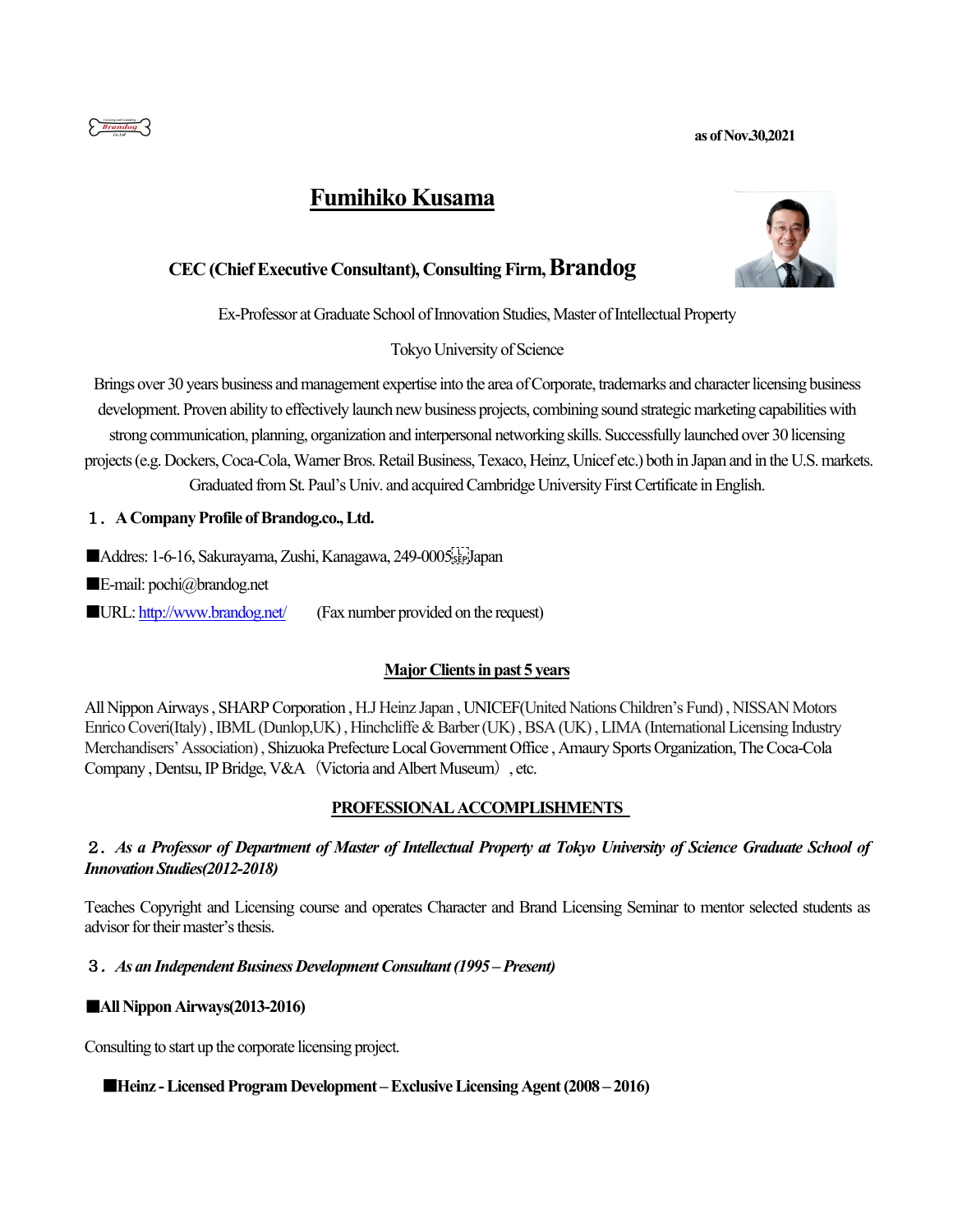Developed and launched the licensed products of Heinz brand as the first Heinz' licensed producnts in the world, e.g. apparel, accessories, home products etc. Executed marketing program in corporation with Heinz Japan division.

#### ■**NISSAN Motors(2007-2009, 2014-2015)**

consulting for evaluating an agent in North America and launching the licensed products in Japan.

#### ■**LIMA (International Licensing Industry Merchandiser's Association) -Managing Director** (2002 –2012) & **Advisor**

-Established the Japan Office of LIMA, world's largest licensing non-profit organization, as its 2nd global branch outside the U.S. Increased membership from 0 to 93 in 6 years.

-Took over managing ownership of the on-ongoing licensing industry trade show, "LICENSING FAIR" (13 exhibitors in 2002), and re-launched "LICENSING ASIA", in co-organization with Nihon Keizai Shimbun. Enhanced show contents by soliciting exhibitors and seminar speakers among the LIMA members globally. Obtaining supports from British Embassy and JETRO. Increased the number of exhibitors to 100 in 2008.

-Delivered over 120 seminars, 17 networking events (including charity events), 18 TV publicities (including a one-hour documentary), and 7 member tours to LIMA LICENSING SHOW in New York .

-Awarded the Shield of Appreciation for the10 years' service as Managing Director of LIMA Japan in 2012.

#### ■**TEXACO - Licensed Program Development** (1998 – 2004)

Developed and launched the licensed products of TEXACO Inc. in 1998 as an Exclusive Licensing Agent in Japan.Generated an aggregate sale of \$12MM with 8 licensees over 6 years.

#### ■**Warner Bros. Retail Business Development** (1996 – 1997)

Established the Retail Business Development Division at Warner Bros. Consumer Products Japan. Assumed responsibilities as the Division's first Director in March 1996. Developed over 60,000 sq.ft. of retail space at 450 stores in Japan within 1 year.

#### ■**The Coca-Cola Company** (2011-2012, 2003-2004, 1996-1997, 1987-1995)

Consulting to evaluate and choose the licensing agency for Japan Market (2011-2012, 2003-2004)

Responsible for leading the licensing teams for Coca-Cola marketing team (total staff of 14) in developing quality licensed products with controlled distribution in Japan. Assigned over 50 licensees generating over \$400MM sales in retail value.(1987-1995, 1996-1997)

#### ■**Shizuoka Prefectural Government -Marketing Consultant**

Designed the mascot character for Pacific Flora Exposition 2004 which generated \$5MM in sales of the licensed products. Served as the member of the Symbol Mark Selection Committee for the Shizuoka Int'l Airport Project.

### **WORK HISTORY**

**Brandog Co., Ltd. – President / Lead Consultant** (1995 – Present) **SEP**Supported 14 overseas clients and 26 domestic clients to launch their businesses successfully in 20 years.